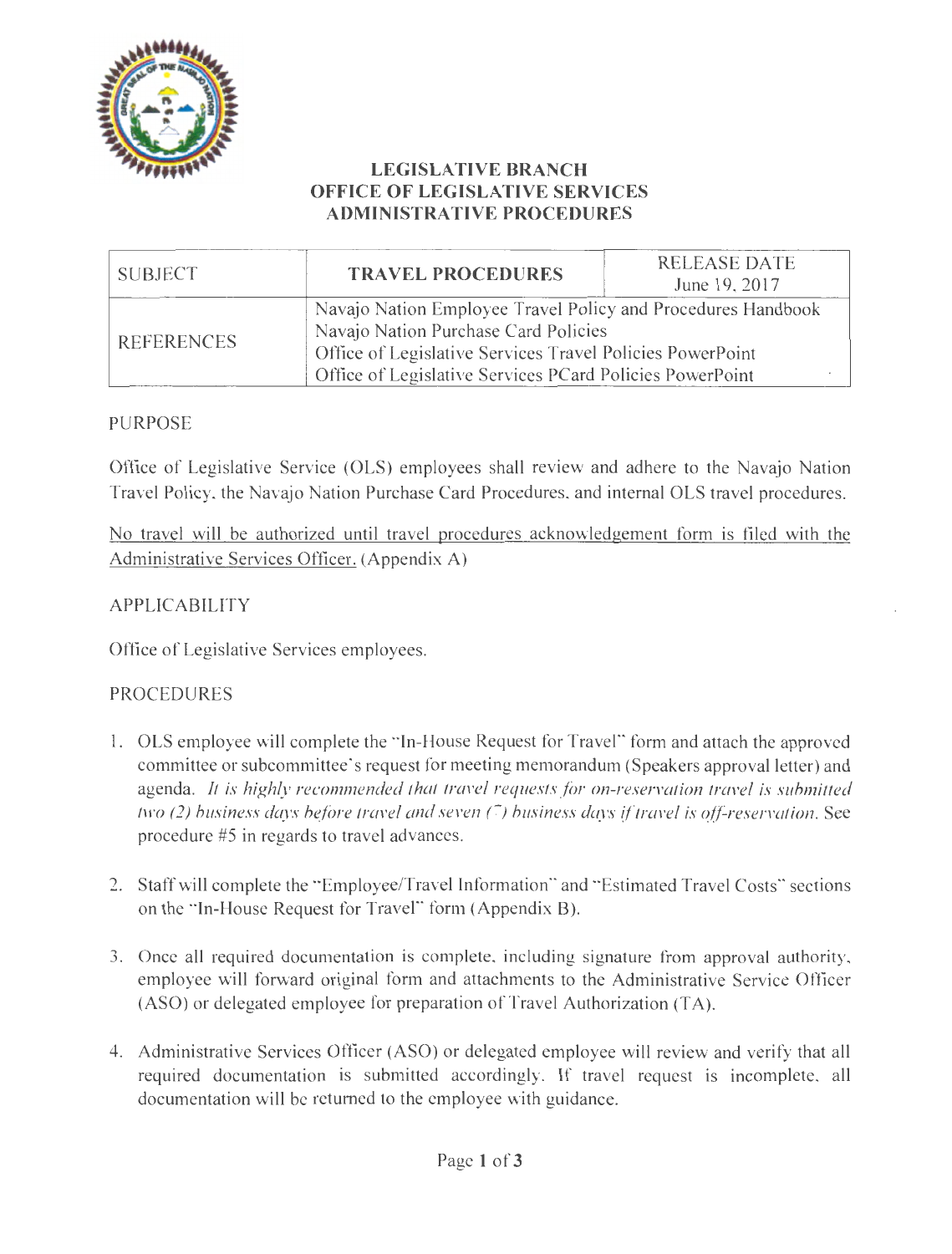5. Upon verification, TA will be generated by ASO or delegated employee and signatures obtained from the traveler, supervisor, and Executive Director. If traveler requests for a Travel Advance, the "Authorized Signature" section of the TA shall be signed. Travel Advance will be calculated utilizing the lodging and meals estimated cost. *All OLS staff are encouraged to obtain a Navajo Nation Purchase Card (PCard) to avoid travel advance requests.* 

NOTE: Pursuant to the Navajo Nation Travel Policy and Procedures Handbook, Section VIII. Travel Advances Against Salary, No. 5, "All requests for travel advance shall be submitted to the Office of the Controller at least sixteen (16) working hours prior to the time of departure, except where time is extremely important."

Last minute travel advances may not be honored.

- 6. Upon acquiring necessary TA approval signatures and No Travel Advance is requested, ASO or delegated employee shall retain original (top copy) of TA and make copies of the attachments for office records. *Skip step* #7 *if no travel advance is requested*
- 7. If Travel Advance is requested, ASO or delegated employee shall submit the original (top copy) of the TA and copies of attachments to be delivered to the Office of the Controller so travel advance can be processed. ASO or delegated employee shall make copy of complete Travel Advance packet for office records.
- 8. The TA's "Travel Audit" (white carbon paper), "Department" (yellow carbon paper), and "Traveler" (green carbon paper) copies, and all original attachments will be given to the traveler for verification of official business travel.
- 9. Upon conclusion of travel, the traveler has 10 working days to submit travel reimbursement claim(s) for Non-PCard holders (Reference: Navajo Nation Travel Policy and Procedures Handbook, Section XVII: Expense Reporting, No. 1). If 10-day grace period is exceeded, written justification shall be submitted to the Executive Director with Approval/Disapproval acknowledgement. PCard holders must follow the PCard procedures and adhere to the Commercial Card Expense Reporting (CCER) Cycle End Date email notification as well as OLS submission deadline.
- 10. Reimbursement Packet Order for each separate TA:

| $1st$ – Travel Authorization | $4th$ – Agendas and other attachments                 |
|------------------------------|-------------------------------------------------------|
| $2nd$ – Trip Report          | $5th$ – Lodging Receipts (original with zero balance) |
| $3rd$ – Mileage Report       | $6th$ – Meal / Other Receipts (sort chronologically)  |

REMINDER: ALL TRAVELERS MUST HAVE ORIGINAL AND ITEMIZED MEAL RECEIPTS.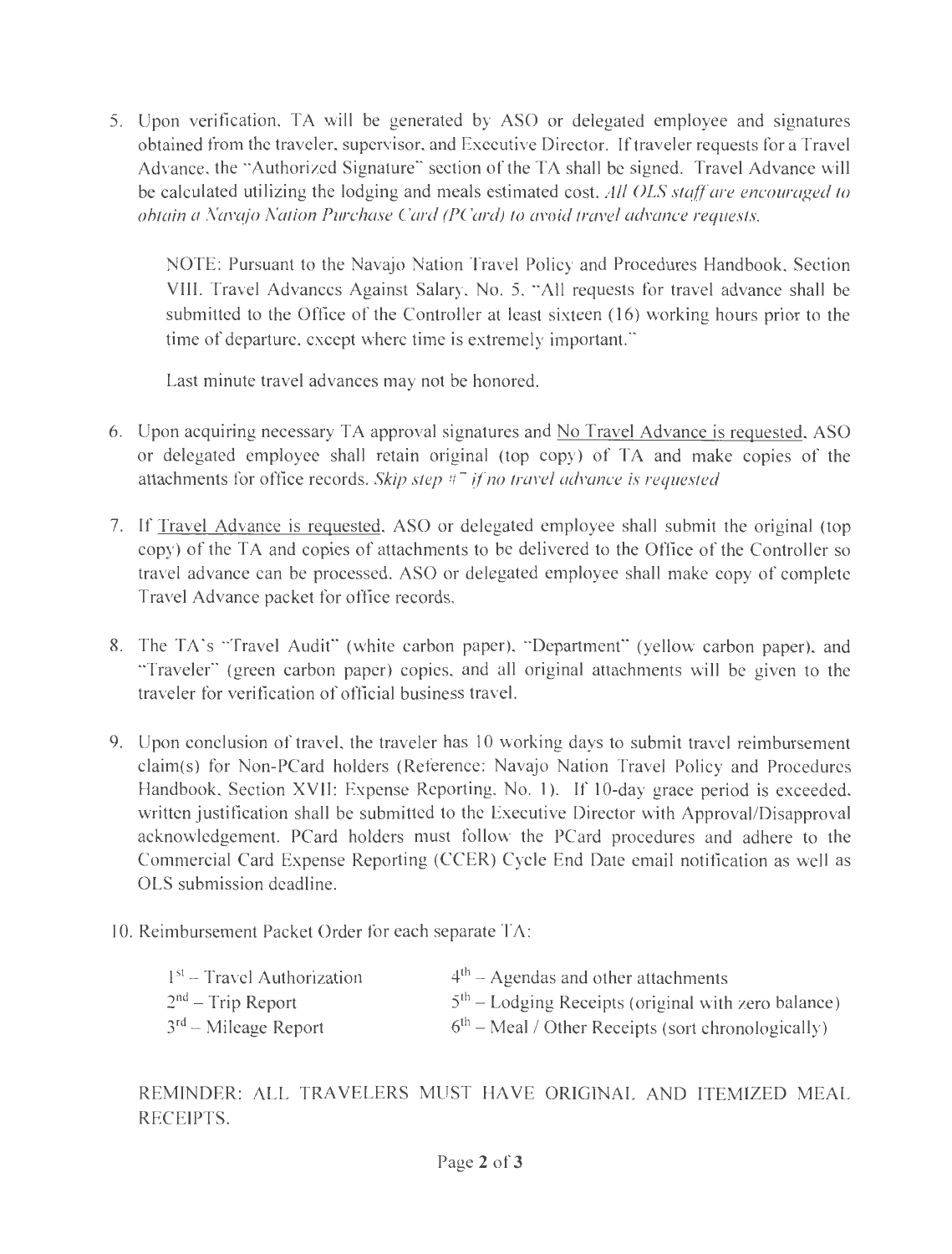11. Once reimbursement claim(s) is completed and signed by traveler, traveler shall submit to ASO or delegated employee to review and approve for Non-PCard holders. For PCard holders, reimbursement claim(s) will be submitted at the end of the PCard Cycle End Date utilizing the same format in item 10 and given to OLS PCard Reconciler.

### **ATTACHMENTS**

- 1. Appendix A: OLS Travel Procedures Acknowledgement Form
- 2. Appendix B: OLS In-House Request For Travel Form

----------------------------

### **APPROVED FOR IMPLEMENTATION**

Tom Platero, Executive Director Office of Legislative Services

### **LEGAL SUFFICIENCY CONCURRENCE**

Levon Henry, Chief Legislative Counsel Office of Legislative Counsel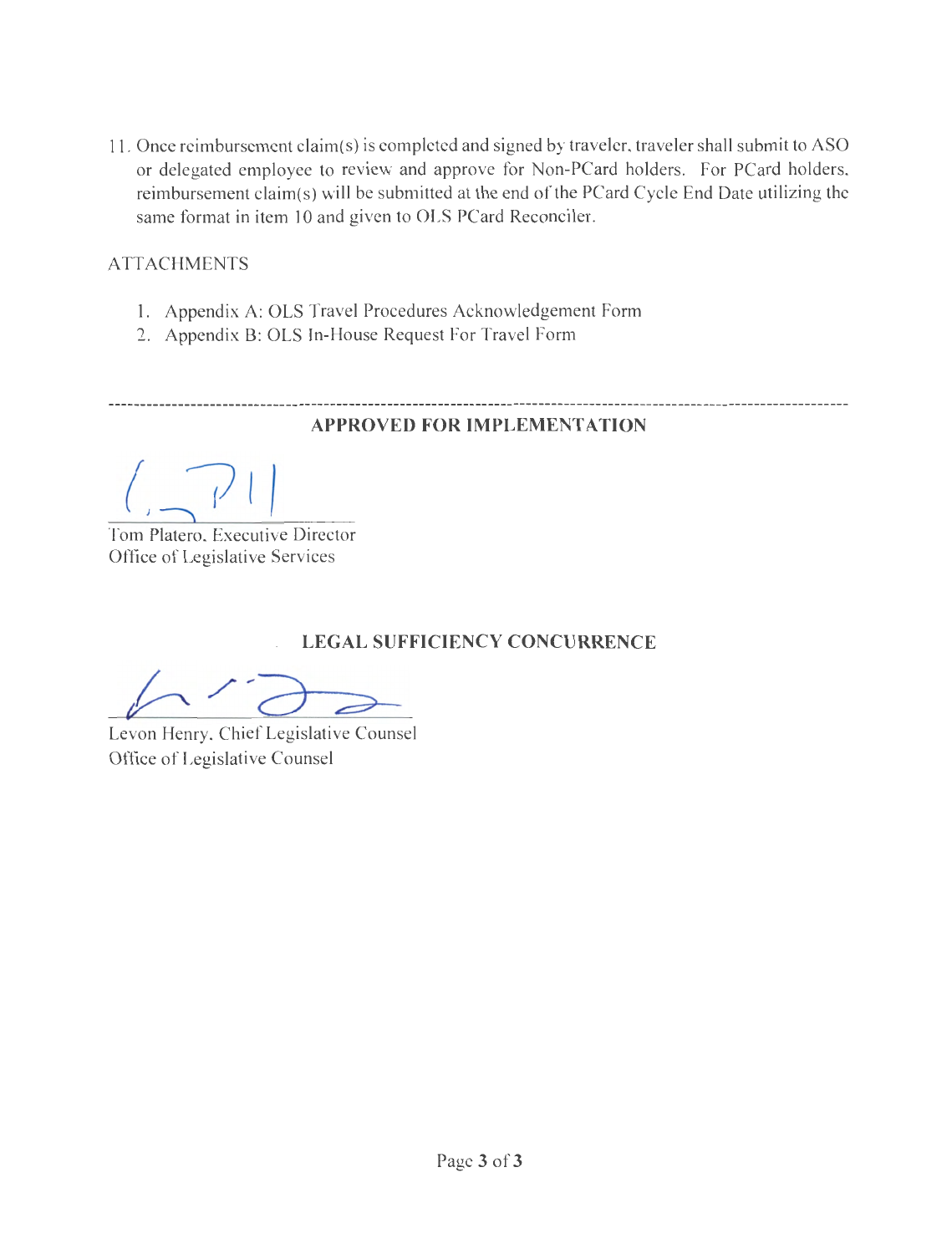# **APPENDIX A**



### **LEGISLATIVE BRANCH OFFICE OF LEGISLATIVE SERVICES ADMINISTRATIVE PROCEDURES**

| <b>SUBJECT</b>    | <b>TRAVEL PROCEDURES</b><br><b>ACKNOWLEDGEMENT FORM</b>                                                                                                       | <b>RELEASE DATE</b><br>June 19, 2017                         |  |
|-------------------|---------------------------------------------------------------------------------------------------------------------------------------------------------------|--------------------------------------------------------------|--|
| <b>REFERENCES</b> | Navajo Nation Purchase Card Policies<br>Office of Legislative Services Travel Policies PowerPoint<br>Office of Legislative Services PCard Policies PowerPoint | Navajo Nation Employee Travel Policy and Procedures Handbook |  |

I acknowledge that I have read and agree to abide by the Navajo Nation Travel Policy, the Navajo Nation Purchase Card Procedures, and internal OLS travel procedures. I am also aware that any questions I have regarding these policies and the completion of the expense reports shall be directed to the Administrative Services Officer or delegated employee.

### **No travel will be authorized until travel procedures acknowledgement form is filed with the**

### **Administrative Services Officer**

#### **ACKNOWLEDGEMENT**

Employee Name (Print) Office of Legislative Services Employee Signature Date Office of Legislative Services

Supervisor Signature Office of Legislative Services Executive Director Date Office of Legislative Services